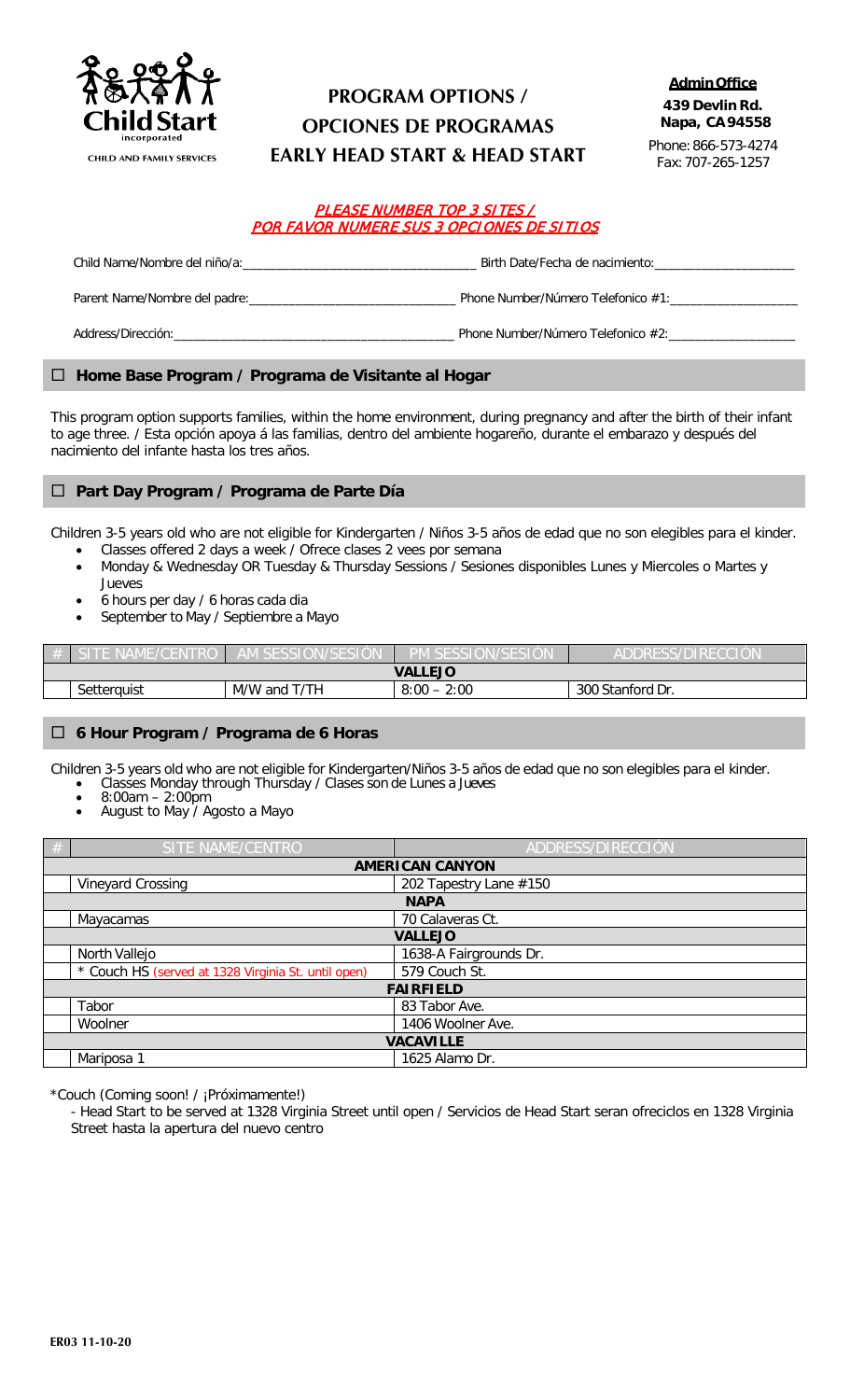#### **Full Day Program / Programa de Día Completo**

Parents must be working 30+ hours or enrolled in 12 units of school or training or a combination of both to qualify for full day services. / Los padres deben estar trabajando más de 30 horas o inscritos en 12 unidades de la escuela ó de entrenamiento ó combinación de ambos y tener subsidio para calificar para servicios de día completeo.

- Classes Monday through Friday / Clases son de Lunes a Viernes
- Open Year Round / Abierto todo el Año

| # | SITE NAME/CENTRO<br><b>AGES/EDADES</b>               |                  | <b>TIME/HORARIO</b> | ADDRESS/DIRECCIÓN                         |  |  |  |
|---|------------------------------------------------------|------------------|---------------------|-------------------------------------------|--|--|--|
|   |                                                      |                  | <b>NAPA</b>         |                                           |  |  |  |
|   | Therapeutic Child Care<br>Center                     | Birth $-48$ mo.  | $7:30 - 5:30$       | 2751 Napa Valley Corporate<br>Dr. Bldg. B |  |  |  |
|   | Menlo 1                                              | $3 - 5$ yrs.     | $7:30 - 4:30$       | 1551 Myrtle St.                           |  |  |  |
|   | Menlo 4 EHS                                          | $18 - 30$ mo.    | $7:30 - 4:30$       | 1551 Myrtle St.                           |  |  |  |
|   | <b>VALLEJO</b>                                       |                  |                     |                                           |  |  |  |
|   | <b>Washington Park</b>                               | $24 - 36$ mo.    | $7:30 - 4:30$       | 900 Ohio St.                              |  |  |  |
|   | * Couch EHS (served at 750<br>Sereno Dr. until open) | Birth $-36$ mo.  | $7:30 - 4:30$       | 579 Couch St.                             |  |  |  |
|   |                                                      | <b>FAIRFILED</b> |                     |                                           |  |  |  |
|   | Beck 2                                               | $18 - 36$ mo.    | $8:00 - 5:00$       | 275 Beck Ave.                             |  |  |  |
|   | <b>Beck State Preschool</b>                          | $3 - 5$ years    | $7:30 - 5:30$       | 275 Beck Ave.                             |  |  |  |
|   | Kidder 2 & 3                                         | Birth $-36$ mo.  | $7:30 - 4:30$       | 1657 Kidder Ave.                          |  |  |  |
|   | <b>VACAVILLE</b>                                     |                  |                     |                                           |  |  |  |
|   | Mariposa 2 State Preschool                           | $3 - 5$ years    | $7:30 - 5:30$       | 1625 Alamo Dr.                            |  |  |  |
|   | Larsen 1 EHS                                         | $18 - 30$ mo.    | $7:30 - 4:30$       | 100 Padan School Rd.                      |  |  |  |

#### **Child Care Partnerships / Asociación de Cuidado Infantil**

Parents must be working 30+ hours or enrolled in 12 units of school or Training or a combination of both and have a subsidy to qualify for full day services. Must call to arrange a visit. / Los padres deben estar trabajando más de 30 horas o inscritos en 12 unidades de la escuela ó de entrenamiento ó combinación de ambos y tener subsidio para calificar para servicios de día completo.<br>
Classes Monday the

- Classes Monday through Friday / Clases son de Lunes a Viernes
- Open Year Round / Abierto todo el Año

|                  | PARTNER/SOCIOS                | <b>AGES/EDADES</b>                    | TIME/HORARIO                           | ADDRESS/DIRECCIÓN      |  |  |  |
|------------------|-------------------------------|---------------------------------------|----------------------------------------|------------------------|--|--|--|
|                  | <b>American Canyon</b>        |                                       |                                        |                        |  |  |  |
|                  | Kimberlee Monero              | $0 - 5$ yrs. (+ school age - 12 yrs.) | $7:00 - 5:30$                          | 400 Northampton Dr.    |  |  |  |
|                  |                               | <b>NAPA</b>                           |                                        |                        |  |  |  |
|                  | New Beginnings Child Care     | $0 - 24$ months                       | $7:45 - 3:15$                          | 1600 Lincoln Ave.      |  |  |  |
|                  |                               | Vallejo                               |                                        |                        |  |  |  |
|                  | Antoinisha Waddell, FCCH      | $0 - 5$ yrs. (+ school age - 12 yrs.) | $7:00 - 6:00$<br>109 Haviture Way      |                        |  |  |  |
|                  | Dionna Perkins, FCCH          | $0 - 5$ yrs. (+ school age - 12 yrs.) | $8:00 - 5:00$                          | 411 Valle Vista Ave.   |  |  |  |
|                  | Denishia Powell, FCCH         | $0 - 5$ yrs. (+ school age - 12 yrs.) | $12:00 - 11:30$ pm                     | 514 La Jolla St.       |  |  |  |
|                  | Patricia Everett, FCCH        | $0 - 5$ yrs. (+ school age - 12 yrs.) | $7:00 - 5:30$                          | 53 Canterbury Cir.     |  |  |  |
|                  | Debron Scott, FCCH            | $0 - 5$ yrs.                          | $6:00 - 5:00$                          | 120 Masonic Dr.        |  |  |  |
|                  | Sindy Lafages, FCCH           | $0 - 5$ yrs.                          | $M-TH$ 8:00 - 5:00<br>$F: 8:00 - 4:00$ | 721 Tregaskis Ave.     |  |  |  |
| <b>Fairfield</b> |                               |                                       |                                        |                        |  |  |  |
|                  | Joanne Martinez, FCCH         | $0 - 5$ yrs. (+ school age - 12 yrs.) | $7:30 - 5:00$                          | 2896 Sequoia Ct.       |  |  |  |
|                  | Desiree Anukpui, FCCH         | $0 - 5$ yrs. (+ school age - 12 yrs.) | $8:30 - 3:00$                          | 273 Larkspur Lane      |  |  |  |
|                  | Naomi Peterson, FCCH          | $0 - 5$ yrs.                          | $7:30 - 5:30$                          | 2816 Orchid St.        |  |  |  |
|                  | Priscilla Bellard-Hodge, FCCH | $0 - 5$ yrs. (+ school age - 12 yrs.) | $6:30 - 5:30$                          | 1180 Ironwood Ct.      |  |  |  |
|                  | Tamara Edwards, FCCH          | $0 - 5$ yrs. (+ school age - 12 yrs.) | $6:30 - 6:00$                          | 511 El Camino Dr.      |  |  |  |
|                  | Solano Community College      | 14 mo. $-5$ yrs.                      | $7:45 - 3:30$                          | 4000 Suisun Valley Rd. |  |  |  |
|                  | Circle of Friends             | 18 mo. $-5$ yrs.                      | $6:30 - 6:00$                          | 3330 Dover Ave.        |  |  |  |
|                  | <b>Suisun City</b>            |                                       |                                        |                        |  |  |  |
|                  | Sharon Wynn, FCCH             | $0 - 5$ yrs.                          | $6:30 - 5:30$                          | 1406 Humbolt Dr.       |  |  |  |
|                  |                               | <b>Vacaville</b>                      |                                        |                        |  |  |  |
|                  | Allison Hill, FCCH            | $0 - 5$ yrs. (+ school age - 12 yrs.) | $5:30 - 5:30$                          | 524 Corte Alta Ct.     |  |  |  |
|                  | Dolores Benson, FCCH          | $0 - 5$ yrs. (+ school age - 12 yrs.) | $7:30 - 5:30$                          | 243 Newport Cir.       |  |  |  |

\*Couch (Coming soon! / ¡Próximamente!)

 - Early Head Start to be served at 750 Sereno Drive until open / Servicios de Early Head Start seran ofreciclos en 750 Sereno Drive hasta la aperture del nuevo centro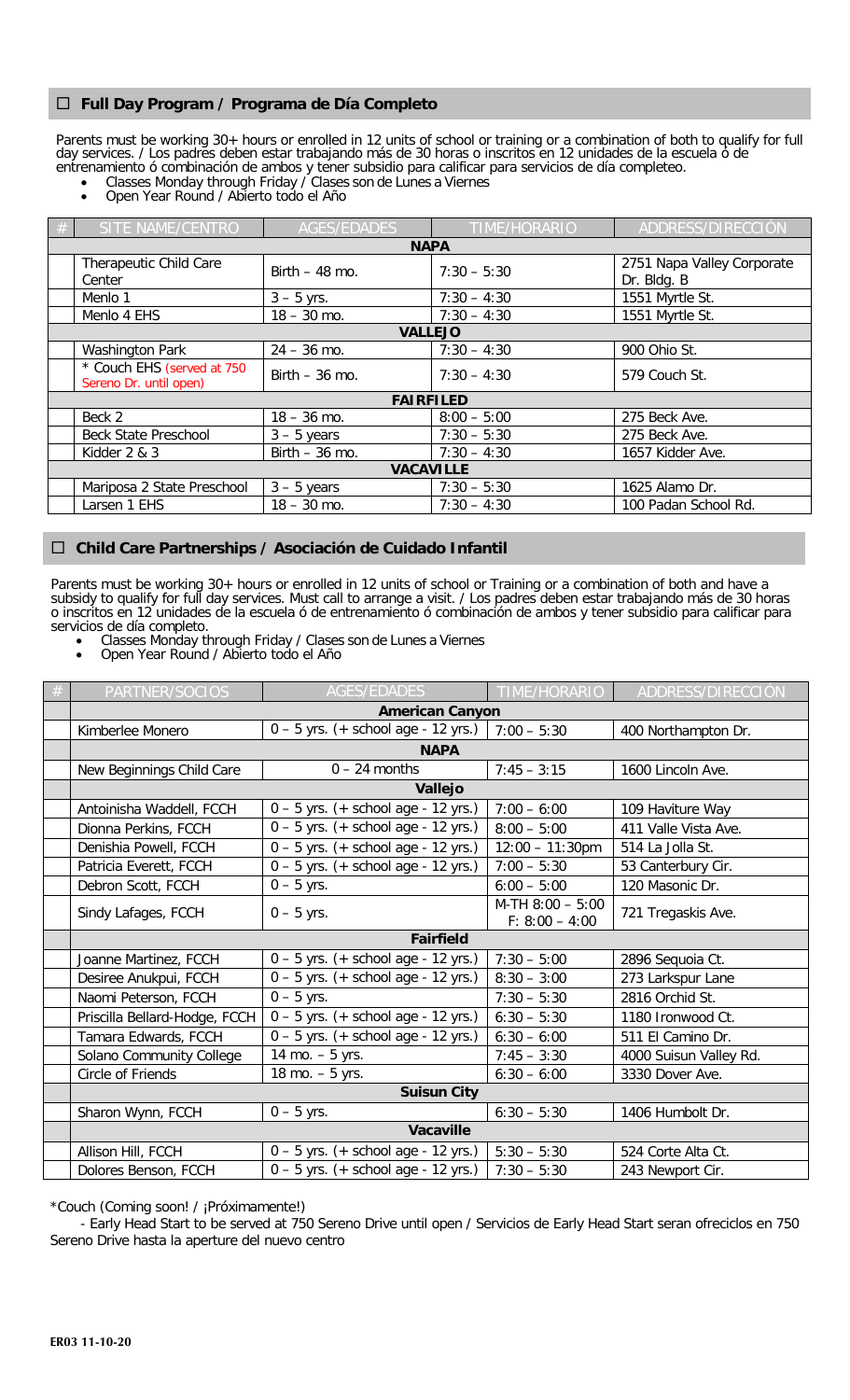

# FAMILY CIRCUMSTANCES INFORMATION SHEET

| CHILD AND FAMILY SERVICES                                                                                                                                                                                                                                                                                                                                                                                                                                                                                                                               |                                                                                                                                                                                                                                                                                                                                                                                                                                                                                                           |  |  |  |  |
|---------------------------------------------------------------------------------------------------------------------------------------------------------------------------------------------------------------------------------------------------------------------------------------------------------------------------------------------------------------------------------------------------------------------------------------------------------------------------------------------------------------------------------------------------------|-----------------------------------------------------------------------------------------------------------------------------------------------------------------------------------------------------------------------------------------------------------------------------------------------------------------------------------------------------------------------------------------------------------------------------------------------------------------------------------------------------------|--|--|--|--|
| Parent/Guardian/Pregnant Mom Name:                                                                                                                                                                                                                                                                                                                                                                                                                                                                                                                      |                                                                                                                                                                                                                                                                                                                                                                                                                                                                                                           |  |  |  |  |
| <b>Childs Name</b>                                                                                                                                                                                                                                                                                                                                                                                                                                                                                                                                      | Date of Birth:                                                                                                                                                                                                                                                                                                                                                                                                                                                                                            |  |  |  |  |
| Applicants:<br>PLEASE check ALL information on this form that pertains to your immediate family. Information on race, sex and<br>disability is voluntary and is used to meet Federal reporting requirements. All information will be used to determine<br>need for services and will not jeopardize eligibility.                                                                                                                                                                                                                                        | eligibility for the Head Start Program and will be kept in strictest confidence. Items checked will be used to determine                                                                                                                                                                                                                                                                                                                                                                                  |  |  |  |  |
| 1. Receiving<br>• TANF/CalWorks<br>2. Receiving<br>$\bullet$ SSI<br>3. Refugee Status**<br>4. Homeless/Transitional Living**<br>• Living in a homeless shelter<br>Living with friends or in a car/hotel<br>5. Foster Family/Out-of-Home Placement<br>• Currently a licensed foster home<br>• Child is ward of the court<br>6. Child Protective Service (CPS) Referral**<br>7. Child Diagnosed with Disability<br>• Child diagnosed by a physician or other<br>diagnosing agency<br>Referral from community agency<br>serving children with disabilities | $\perp$<br>11. Domestic Violence or Child Abuse **<br>• Spousal/intimate partner Abuse<br>• Involvement with Child Protective<br><b>Services</b><br>12. Substance Abuse<br>• Drug Abuse<br>• Alcohol Abuse<br>• Recovering Addict<br>13. Migrant Farmworker Family<br>$\mathsf{L}$<br>14. Parent Incarceration<br>15. Grandparents Raising Grandchildren<br>• Grandparents are the legal guardians of<br>the child(ren)<br>16. Teen Parent<br>17. Veteran<br>$\bullet$ Mom<br>$\bullet$ Dad<br>• Guardian |  |  |  |  |
| 8. Physical Health Concerns<br>• Parent has chronic medical condition<br>Child has chronic medical condition<br>9. Dual Language Learner<br>10. Mental Health Concerns<br>Parent(s) seeing a psychologist,<br>psychiatrist or counselor of any type<br>Child seeing a psychologist,<br>psychiatrist or counselor of any type<br>• Un-addressed Mental Health Need                                                                                                                                                                                       | 18. Active Military<br>$\bullet$ Mom<br>$\bullet$ Dad<br>• Guardian<br>19. Receiving SNAP/Cal Fresh/Food Stamps<br>ΙI<br>20. Receiving Subsidy for child care<br>21. Receiving WIC<br>$\Box$                                                                                                                                                                                                                                                                                                              |  |  |  |  |
| **Priority FCP                                                                                                                                                                                                                                                                                                                                                                                                                                                                                                                                          | 22. Napa Public Health<br>□<br>23. Napa County Job Training Services on HHS<br>campus<br>24. Essential worker                                                                                                                                                                                                                                                                                                                                                                                             |  |  |  |  |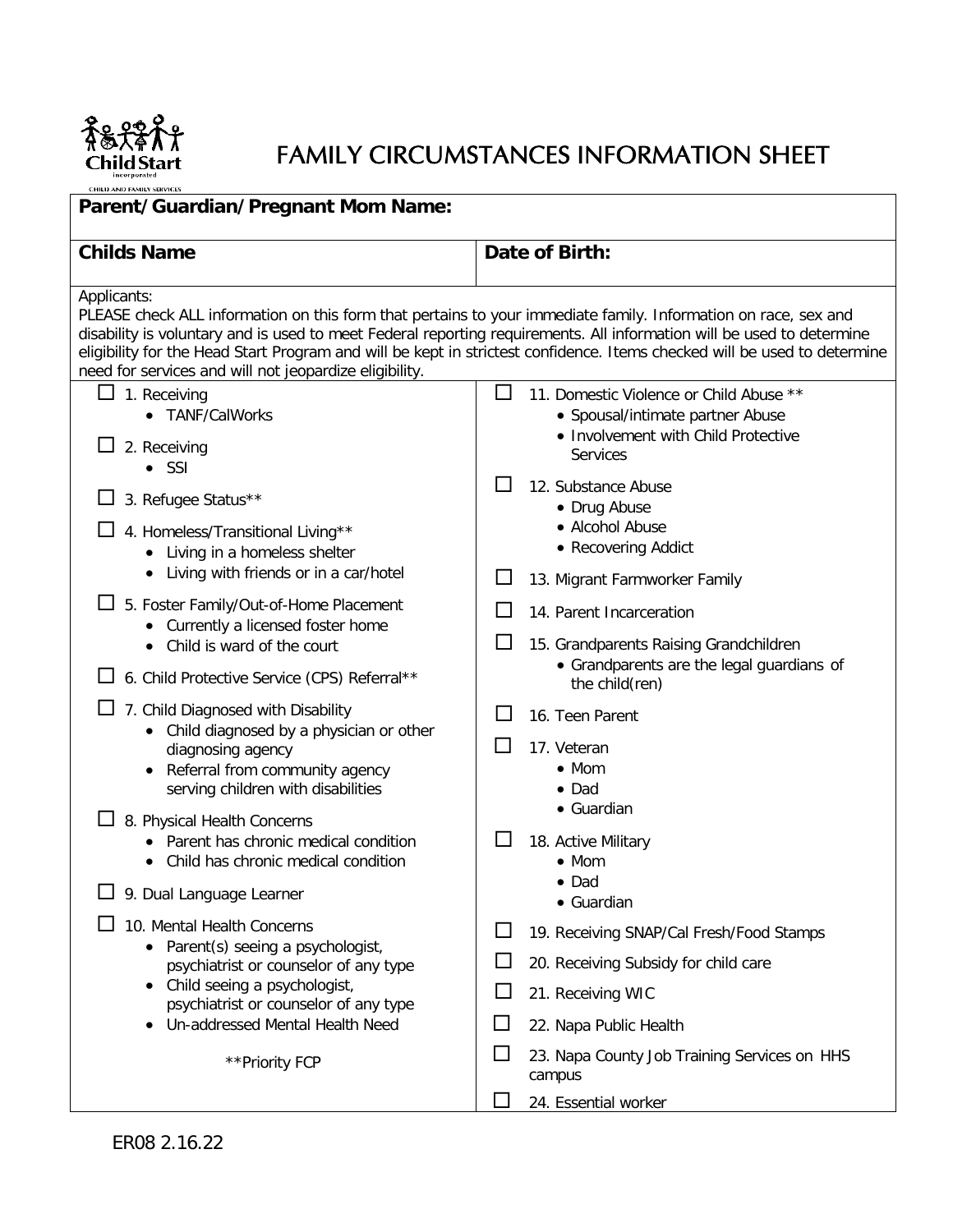

# CIRCUMSTANCIAS FAMILIARES HOJA DE INFORMACION

| incorporated |                                                       |  |  |  |  |  |
|--------------|-------------------------------------------------------|--|--|--|--|--|
|              | who are not the case who is about the contract of the |  |  |  |  |  |

| Nombre de Padre/Guardián/Madre Embarazada:                                                                                                                                                                                                                                                                                                                                                                                                                                                                                                                                                                                                                                                                                                                   |                                                                                                                                                                                                                                                                                                                                                                                                                                       |  |  |  |  |
|--------------------------------------------------------------------------------------------------------------------------------------------------------------------------------------------------------------------------------------------------------------------------------------------------------------------------------------------------------------------------------------------------------------------------------------------------------------------------------------------------------------------------------------------------------------------------------------------------------------------------------------------------------------------------------------------------------------------------------------------------------------|---------------------------------------------------------------------------------------------------------------------------------------------------------------------------------------------------------------------------------------------------------------------------------------------------------------------------------------------------------------------------------------------------------------------------------------|--|--|--|--|
| Nombre del Niño/a:                                                                                                                                                                                                                                                                                                                                                                                                                                                                                                                                                                                                                                                                                                                                           | Día de Nacimiento:                                                                                                                                                                                                                                                                                                                                                                                                                    |  |  |  |  |
| Solicitantes:<br>POR FAVOR marque TODA la información en este documento que pertenece a su familia inmediata. Datos sobre<br>raza, sexo y discapacidades son voluntarios y se utilizan para cumplir los requisitos Federales de reportar información.<br>Todos los datos se utilizarán para determinar elegibilidad en el programa Head Start y se mantendrán estrictamente<br>confidenciales. La información indicada se utilizará para determinar necesidad de servicios y no comprometerá su<br>elegibilidad                                                                                                                                                                                                                                              |                                                                                                                                                                                                                                                                                                                                                                                                                                       |  |  |  |  |
| $\Box$<br>1. Recibiendo TANF/CalWorks<br>2. Recibiendo SSI<br>3. Estatus de Refugiado**                                                                                                                                                                                                                                                                                                                                                                                                                                                                                                                                                                                                                                                                      | ΙI<br>11. Violencia Domestica/Abuso infantile**<br>· Abuso contra la Esposa(o) o Pareja intima<br>· Implicación con el Servicio de Protección al<br>Menor                                                                                                                                                                                                                                                                             |  |  |  |  |
| 4. Sin Hogar/En vivienda de Transición**<br>· Viviendo en un albergue para personas<br>sin hogar<br>· Viviendo con amistades o<br>en un automóvil/Hotel<br>l.<br>5. Familia Temporal/Colocación fuera del Hogar<br>• Actualmente un Hogar Temporal con licencia<br>· Nino(a) está bajo la protección de la corte<br>6. Enviado por el Servicio de Protección al Menor<br>$(CPS)$ **<br>7. Nino(a) Diagnosticado con alguna discapacidad<br>· Nino(a) diagnosticado por un<br>Médico o Agencia Autorizada<br>· Enviado por una Agencia Comunitaria que<br>presta servicios a niños con<br>discapacidades<br>8. Preocupaciones sobre Salud Física<br>• Padre o madre tiene una condición de<br>salud crónica<br>· Nino(a) tiene una condición de salud crónica | 12. Abuso de Substancias<br>• Abuso de Drogas<br>• Abuso de Alcohol<br>• Recuperación<br>13. Familias de Trabajadores de Campo<br>14. Encarcelamiento parental<br>15. Abuelos educando a los Nietos<br>• Los Abuelos son los Tutores legales del<br>niño(os)<br>16. Padre o Madre adolescente<br>17. Veteranos<br>• Madre<br>• Padre<br>$\bullet$ Tutor<br>18. Activo en el Servicio Militar<br>• Madre<br>• Padre<br>$\bullet$ Tutor |  |  |  |  |
| 9. Alumno de doble lenguaje<br>10. Asuntos sobre Salud Mental<br>· Uno o ambos padres consultan a un<br>Psicólogo, Psiquiatra o Consejero de cualquier<br>tipo<br>· El niño(a) consulta a un Psicólogo, Psiquiatra<br>o Consejero de cualquier tipo<br>• Necesidades de Salud Mental pendientes<br>sin tratamient<br>**Priority FCP                                                                                                                                                                                                                                                                                                                                                                                                                          | 19. Recibiendo SNAP/Cal Fresh/Food Stamps<br>20. Recibiendo WIC<br>$\overline{\phantom{a}}$<br>21. Recibiendo subsidio para cuidado de niños<br>$\overline{\phantom{a}}$<br>22. Napa Salud Publico<br>$\Box$<br>23. Servicio de capacitación laboral del Condado de<br>Napa en el campo de HHS<br>24. Trabajador esencial                                                                                                             |  |  |  |  |